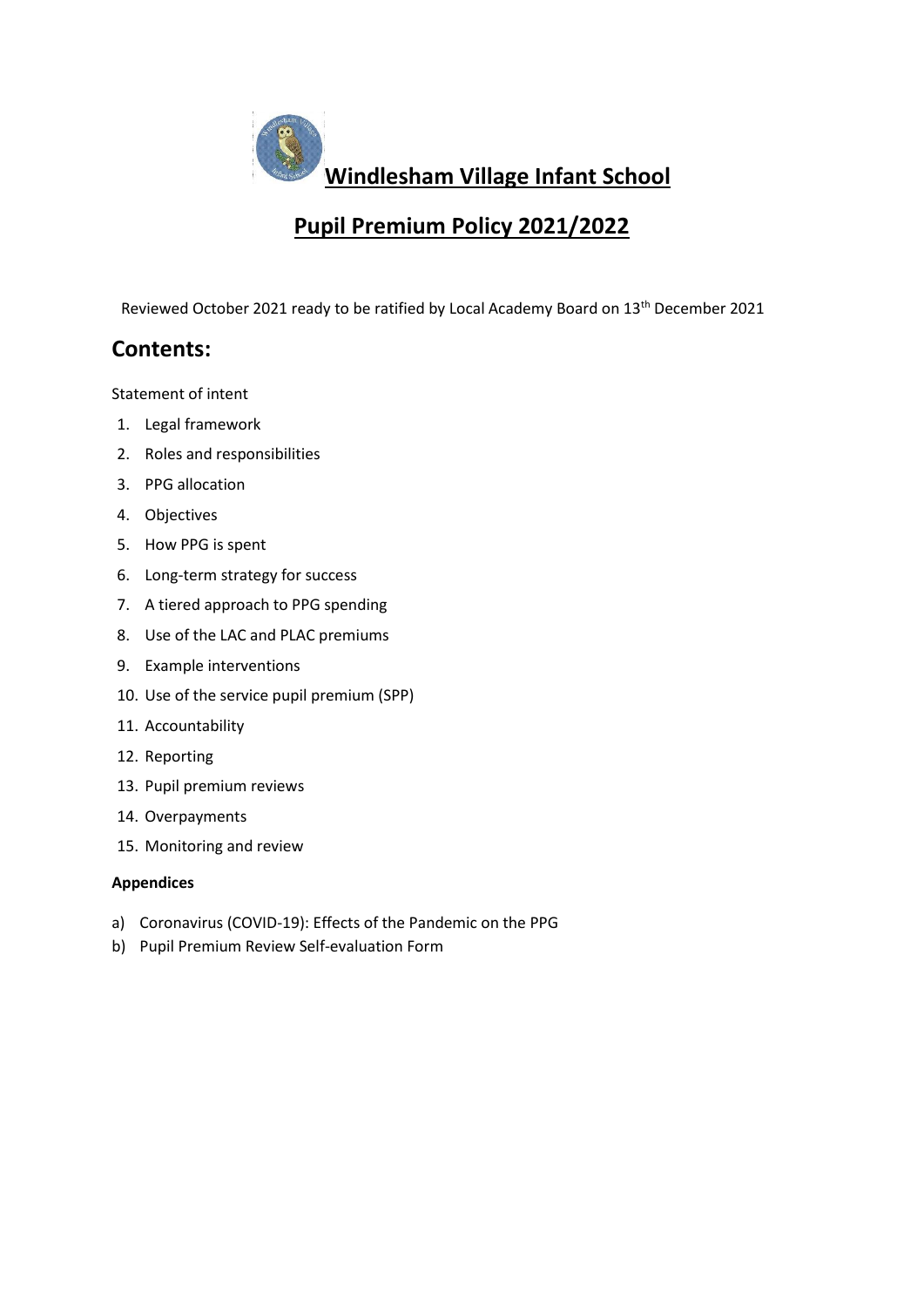## <span id="page-1-0"></span>**Statement of intent**

At Windlesham Village Infant School, we believe that the highest possible standards can only be achieved by having the highest expectations of all learners. Some pupils from disadvantaged backgrounds require additional support; therefore, we will use all the resources available to help them reach their full potential, including the pupil premium grant (PPG).

The Pupil Premium Grant was created to provide funding for two separate policies:

- Raising the attainment of disadvantaged pupils
- Supporting pupils with parents in the armed forces

This policy outlines the amount of funding available, the school's strategy for spending the grant effectively, and the procedures for ensuring the funding is allocated correctly.

## <span id="page-1-1"></span>**1. Legal framework**

This policy has due regard to all relevant legislation and guidance including, but not limited to, the following:

- Children Act 1989
- Equality Act 2010
- UK General Data Protection Regulation (UK GDPR)
- Data Protection Act 2018
- The School Information (England) Regulations 2008
- ESFA (2021) 'Pupil premium: allocations and conditions of grant 2021 to 2022'
- DfE (2018) 'Promoting the education of looked-after children and previously looked-after children'
- DfE (2021) 'What academies, free schools and colleges should publish online'
- NCTL and the Teaching Schools Council (TSC) (2018) 'Effective pupil premium reviews'
- Education Endowment Foundation (EEF) (2019) 'The EEF Guide to Pupil Premium'

This policy operates in conjunction with the following school policies and documents:

- Equality Information and Objectives Policy
- Looked After Child (LAC) Policy
- Whole-school Website Policy
- Pupil Premium Impact Statement
- School Development Plan

#### <span id="page-1-2"></span>**2. Roles and responsibilities**

The governing board is responsible for:

- Ensuring the effectiveness of this policy.
- Ensuring the school meets its statutory duties with regards to the use of the Pupil Premium Grant (PPG).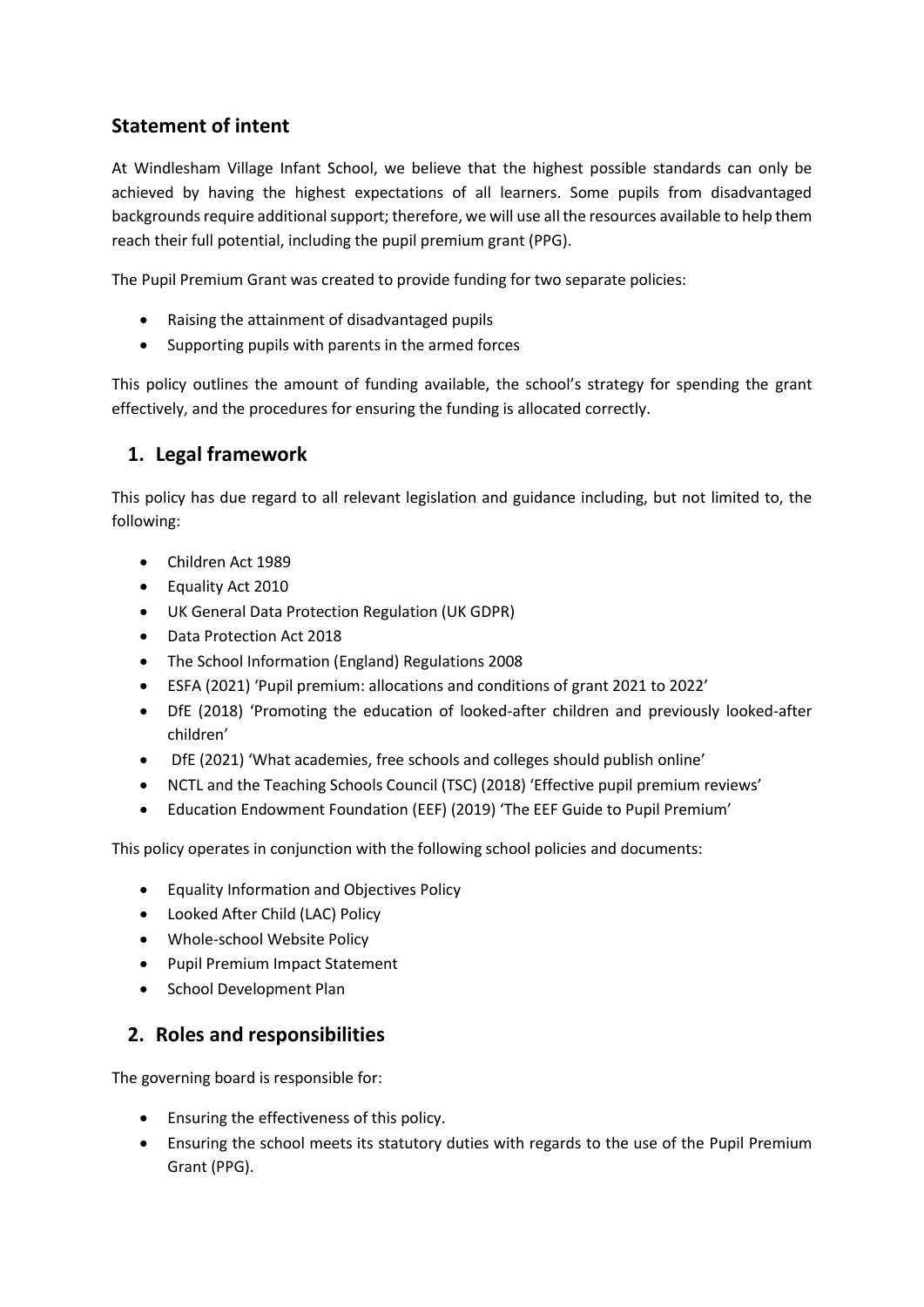- Maintaining robust oversight of the school's financial affairs.
- Liaising with the headteacher to ensure the school's strategies and activities regarding pupil premium align with the school's wider School Development Plan.
- Scrutinising the school's plans for, and use of, its pupil premium funding, including reading and reviewing the school's Pupil Premium Impact Statement.

The headteacher is the Pupil Premium Lead and is responsible for:

- Ensuring the day-to-day implementation of this policy.
- Liaising with the governing board to ensure the school's strategies and activities regarding pupil premium align with the school's wider School Development Plan.
- Ensuring the school spends the Pupil Premium Grant (PPG) funding effectively and in a way which aligns with the school's overall pupil premium strategy.
- Ensuring the school publishes its Pupil Premium Impact Statement, as required.
- Ensuring the school meets the requirements to publish information regarding the PPG on the school website, as required.
- Ensuring the school census is completed accurately.
- Ensuring personal data of pupils eligible for the PPG is stored, processed and shared in line with the school's Records Management Policy.
- Liaising with parents regarding any questions or concerns about the PPG.
- Monitoring the effectiveness of the school's PPG strategy as it operates on a day-to-day basis.
- Working with other relevant staff members to implement suitable, effective and evidencebased interventions for eligible pupils to support their academic and personal progress at school.
- Conducting research into evidence-based strategies for effective use of PPG funding, and demonstrably applying this research in the school's own strategy.

## <span id="page-2-0"></span>**3. PPG allocation**

The school adopts the following definitions PPG eligibility, in line with government expectations:

- **Ever 6 FSM**: pupils recorded in the October 2020 census who have had a recorded period of FSM eligibility since January 2015, as well as those first recorded as eligible at October 2020 **NRPF**: pupils with no resource to public funds (NRPF) who are eligible for FSM under the temporary coronavirus (COVID-19) extension to FSM eligibility, even if not recorded on the school census as eligible for FSM
- **LAC and PLAC**: pupils recorded in the October 2020 census who are in the care of an English LA, or pupils recorded as having been looked after by an English or Welsh LA immediately prior to adoption, a special guardianship order or child arrangements order **Ever 6 service children**: pupils recorded in the October 2020 school census who have been eligible for the service child premium at any point since the January 2015 census, as well as those recorded as a service child for the first time in the October 2020 census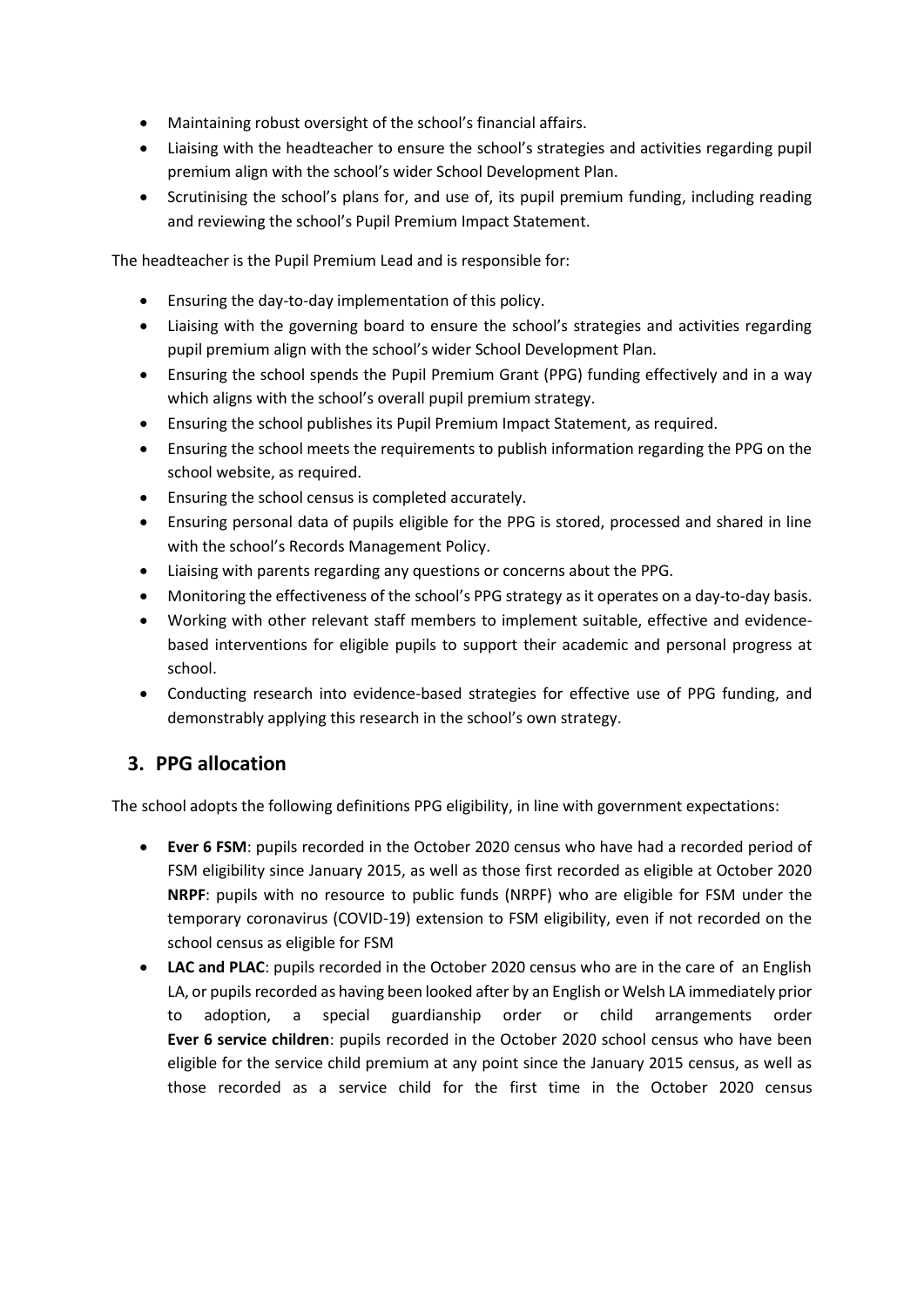For the financial year 2021 to 2022, grant allocations are unchanged, and therefore, are as follows:

| <b>Disadvantaged pupils</b>                                                                                                                              | PPG amount per<br>pupil |
|----------------------------------------------------------------------------------------------------------------------------------------------------------|-------------------------|
| Pupils in Reception to Year 6 who are recorded as 'Ever 6 FSM', including those<br>who are eligible NRPF pupils                                          | £1,345                  |
| LAC as defined in the Children Act $1989 -$ children who are in the care of, or<br>provided accommodation by, an English Local Authority                 | £2,345                  |
| PLAC, who have ceased to be looked after by an LA in England or Wales because<br>of adoption, a special guardianship order or a child arrangements order | £2,345                  |
| Service children                                                                                                                                         | SPP amount per<br>pupil |
| Any pupil in Reception to Year 11 recorded as an 'Ever 6 service child' or in<br>receipt of a child pension from the MoD                                 | £310                    |

The school will receive its Pupil Premium Grant (PPG) funding directly from ESFA.

## <span id="page-3-0"></span>**4. Objectives**

The school has the following objectives with regards to its use of the Pupil Premium Grant:

- To provide additional educational support to raise the achievement of pupils in receipt of the PPG
- To narrow the gap between the educational achievement of these pupils and their peers
- To address underlying inequalities between pupils, as far as possible
- To ensure that the PPG reaches the pupils who are eligible for it
- To make a significant impact on the education and lives of these pupils
- To work in partnership with the parents of pupil to collectively ensure pupils' success

#### <span id="page-3-1"></span>**5. How PPG is spent**

Under the ESFA's terms of the PPG, the school only spends the funding in the following ways:

- For the purposes of the school, i.e. for the educational benefit of pupils registered at the school
- For the benefit of pupils registered at other maintained schools or academies
- On community facilities whose provision furthers any benefit for pupils at the school

If the school has not spent the PPG within the financial year in which it was allocated, the school will carry the remainder forward to the following financial year. When the school carries PPG funding forward, it continues to only spend the funding in line with the above criteria.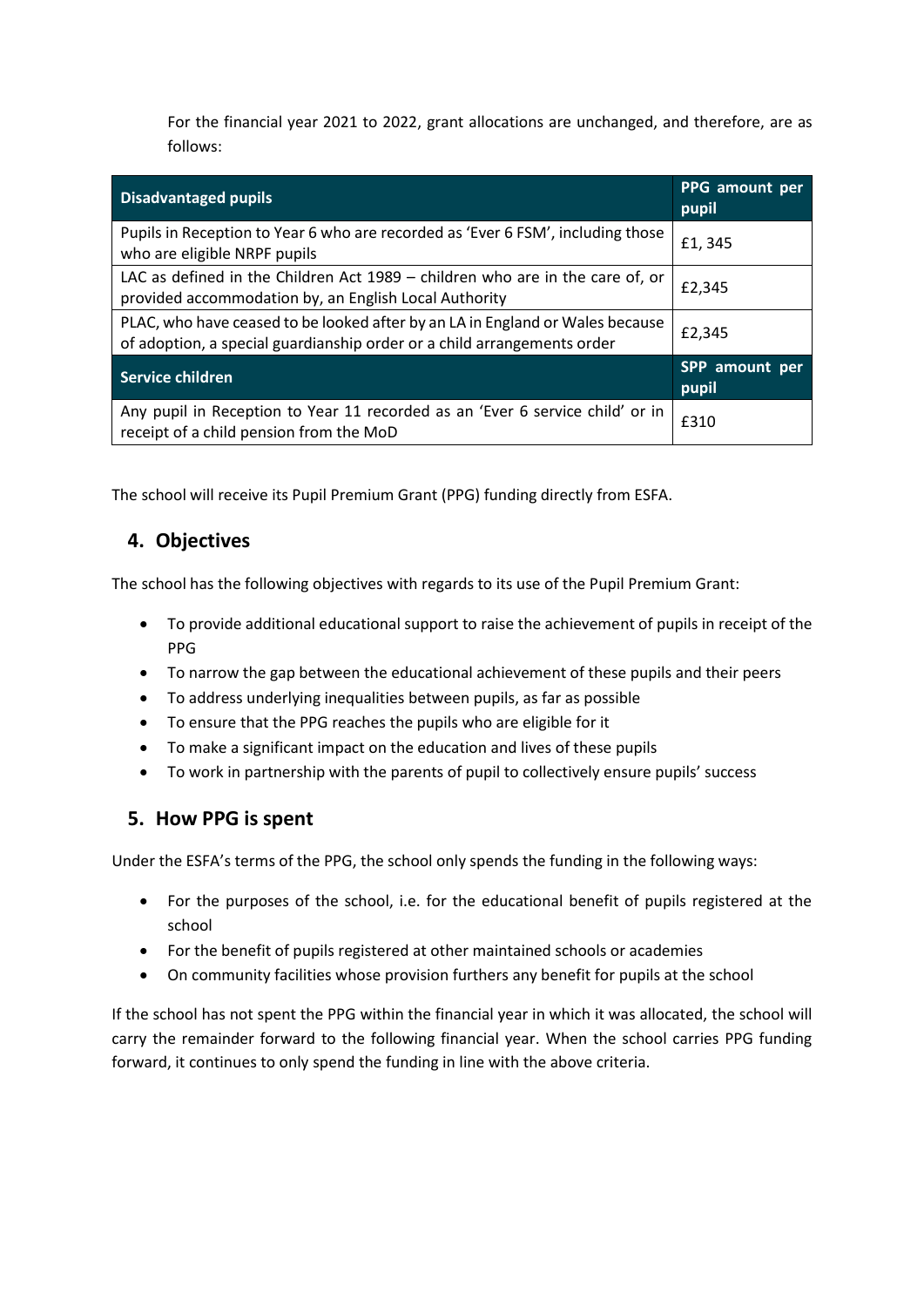## <span id="page-4-0"></span>**6. Long-term strategy for success**

The school has a long-term strategy to ensure it maximises the use of PGG funding. The school has also adopted a long-term three-year strategic plan, aligned to the school's wider School Development Plan, which contains the following considerations:

- Expenditure
- Recruitment
- Teaching practice
- Staff deployment

As part of its strategy, the school maximises the use of the PPG by:

- Assigning a pupil premium lead to champion the educational needs of PPG recipients and ensure the implementation of this policy.
- Ensuring PPG funding and spending can be identified within the school's budget.
- Consulting, as necessary and as appropriate, the pupil premium lead, governors, staff and parents when deciding how funds are spent.
- Assessing the individual provisions required for each pupil in receipt of the PPG.

The school conducts lighter-touch annual reviews to inform the strategic plan and form the school's Pupil Premium Impact Statement.

The school explores evidence-based summaries of PPG use, such as the EEF's Teaching and Learning Toolkit, to determine the best use of the funding. The school consults the EEF's Families of Schools Database to learn about effective practice in similar schools. The school makes decisions about PPG spending that demonstrably illustrates its use of evidence-based research.

When researching and implementing PPG use, the school focuses on approaches that:

- Are individually tailored to the strengths and needs of each pupil, and include targeted academic support, such as tutoring
- Are consistent (based on agreed core principles and components), but also flexible and responsive.
- Are evidence-based.
- Are focussed on clear short-term goals providing opportunities for pupils to experience success.
- Include regular, high-quality feedback from teaching staff.
- Engage parents in the agreement and evaluation of support arrangements, e.g. via pupil's personal education plans (PEPs).
- Support pupils' transitions through the stages of education, e.g. from Yr 2 to Yr 3.
- Raise aspirations through access to high-quality educational experiences.
- Promote each pupil's awareness and understanding of their own thought processes and help them to develop problem-solving strategies.
- Support the quality of teaching, including staff professional development.
- Tackle non-academic barriers to success at school, by supporting good attendance and behaviour and providing social and emotional support.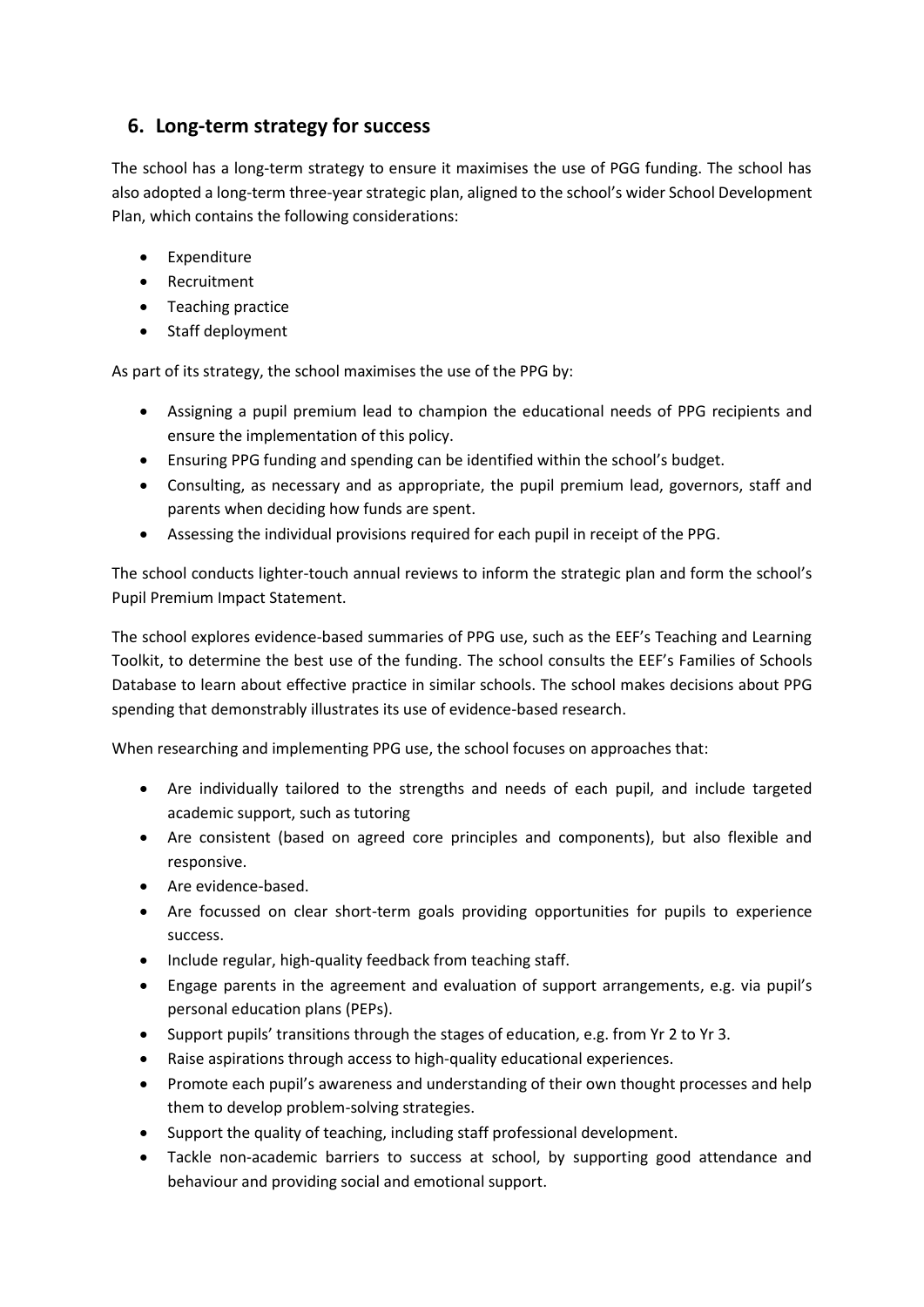The school also chooses approaches that emphasise:

- Relationship-building, both with appropriate adults and with pupils' peers.
- An emotionally intelligent approach to the setting of clear behaviour boundaries.
- Increasing pupils' understanding of their emotions and identity.
- Positive reinforcement.
- Building self-esteem.
- Relevance to the learner the approach relates to pupils' interests and makes success matter to them.
- A joined-up approach involving the pupil's social worker, carer, virtual school head (VSH) and other relevant professionals, where appropriate.
- A child-centred approach to assessment for learning.

#### <span id="page-5-0"></span>**7. A tiered approach to PPG spending**

The school operates a tiered approach to PPG spending to ensure spending is both balanced and focussed. Spending priorities are as follows:

- 1: Teaching
- 2: Targeted academic support
- 3: Wider strategies

Ensuring effective teaching in every classroom is the priority for PPG spending. To achieve this, the school spends the PPG in the following ways:

- Professional development
- Recruitment and retention
- Supporting early career teachers

Evidence shows that targeted support has a positive impact and is a key component of effective PPG use. The school spends the PPG on targeted support in the following ways:

- Structured interventions
- Small group tuition
- One-to-one support

Wider strategies are used to overcome non-academic barriers to success. The school spends the PPG on the following wider strategies:

- Behaviour support
- The breakfast club

## <span id="page-5-1"></span>**8. Use of the Looked-After Children (LAC) and Previously LAC premiums**

The LAC premium is managed by the Local Authority's designated Virtual School Headteacher (VSH).

The premium will be used to benefit a pupil's educational needs as described in their Personal Education Plan. To avoid any delays in providing support, the school works with the VSH to ensure that funding allocation is as simple as possible.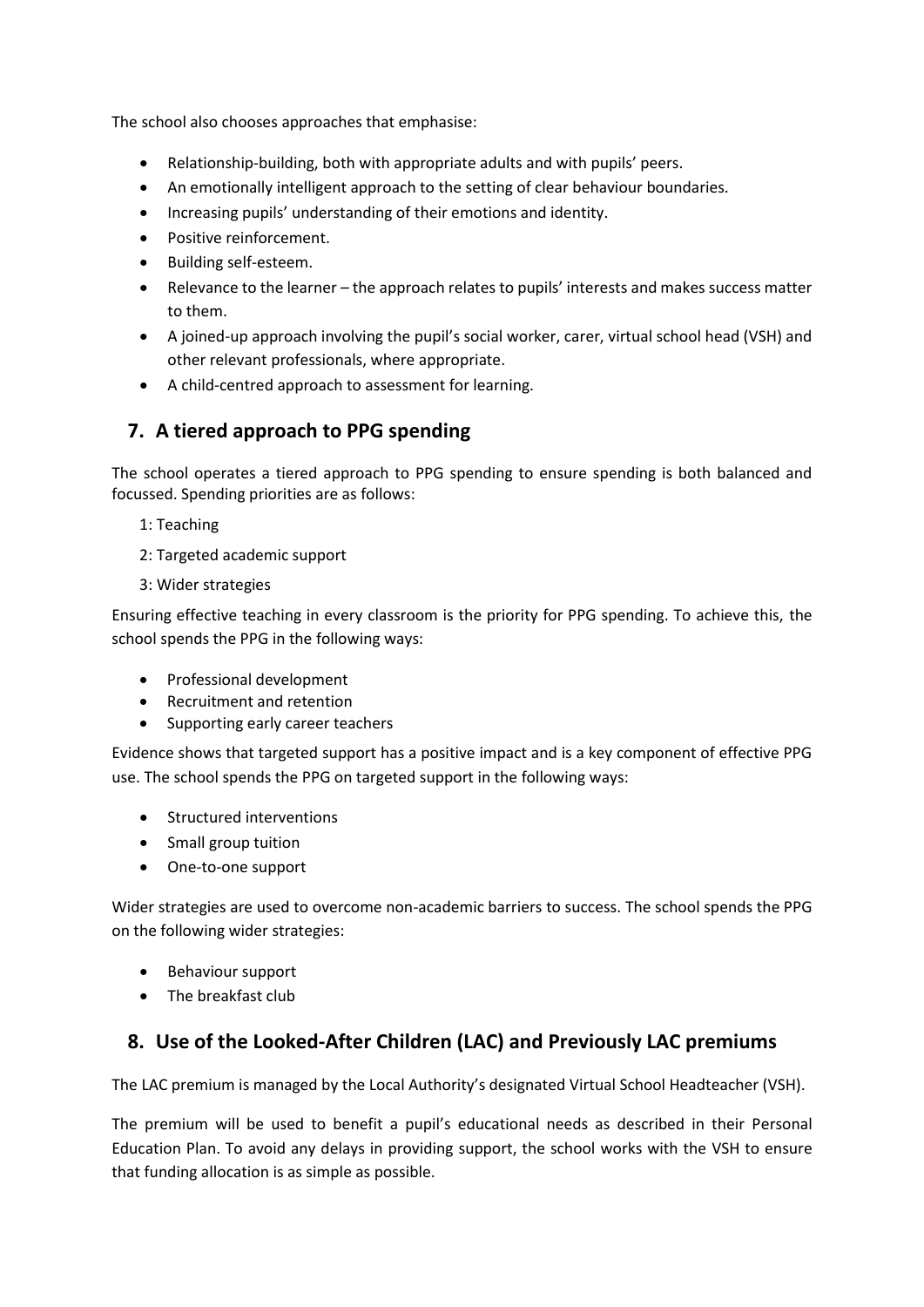The LAC premium is used to facilitate a wide range of educational support for LAC. The designated teacher and carers work with the VSH to gain a full understanding of each pupil's needs and determine how to use the premium to support each pupil effectively. The designated teacher works with the VSH to ensure that all available funding is spent.

PLAC premium is allocated directly to the school. LAC premium and PLAC premium is not treated as personal budgets for individual pupils; however, the VSH and the school may choose to allocate an amount of funding to an individual to support their needs.

#### <span id="page-6-0"></span>**9. Example interventions**

The school may utilise the following achievement-focussed interventions:

- Providing one-to-one and small group work with experienced teachers to address pupils' specific knowledge gaps
- Reducing class sizes to improve opportunities for effective teaching
- Creating additional teaching and learning opportunities using Teaching Assistants
- Targeting English and maths teaching for pupils who are below age-related expectations
- Targeting pupils who require additional help to reach age-related expectations

The school may utilise individual coaching sessions to support teachers.

The school may utilise the following wellbeing-focussed interventions:

- One-to-one counselling sessions with our Emotional Literacy Support Assistant (ELSA)
- Occupational therapy-based interventions
- Allocating funds to enable pupils to participate in extra-curricular activities

The school may utilise the following communication-focussed interventions:

- Vocabulary interventions for pupils with poor oral language and communication skills
- Support for pupils to access a range of off-site trips and experiences

## <span id="page-6-1"></span>**10. Use of the Service Pupil Premium (SPP)**

The school uses the SPP to give pastoral support to service children during challenging times and mitigate the negative impact of family mobility or parental deployment.

Pupils qualify for the SPP if they meet at least one of the following criteria:

- They have a parent serving in the regular armed forces
- They have been registered as a 'service child' on the January school census at any point since 2015 (known as the 'Ever 6 service child measure')
- They have a parent who died whilst serving in the armed forces and the pupil receives a pension under the armed forces compensation scheme or the war pensions scheme
- They have a parent who is on full commitment as part of the full-time reserve service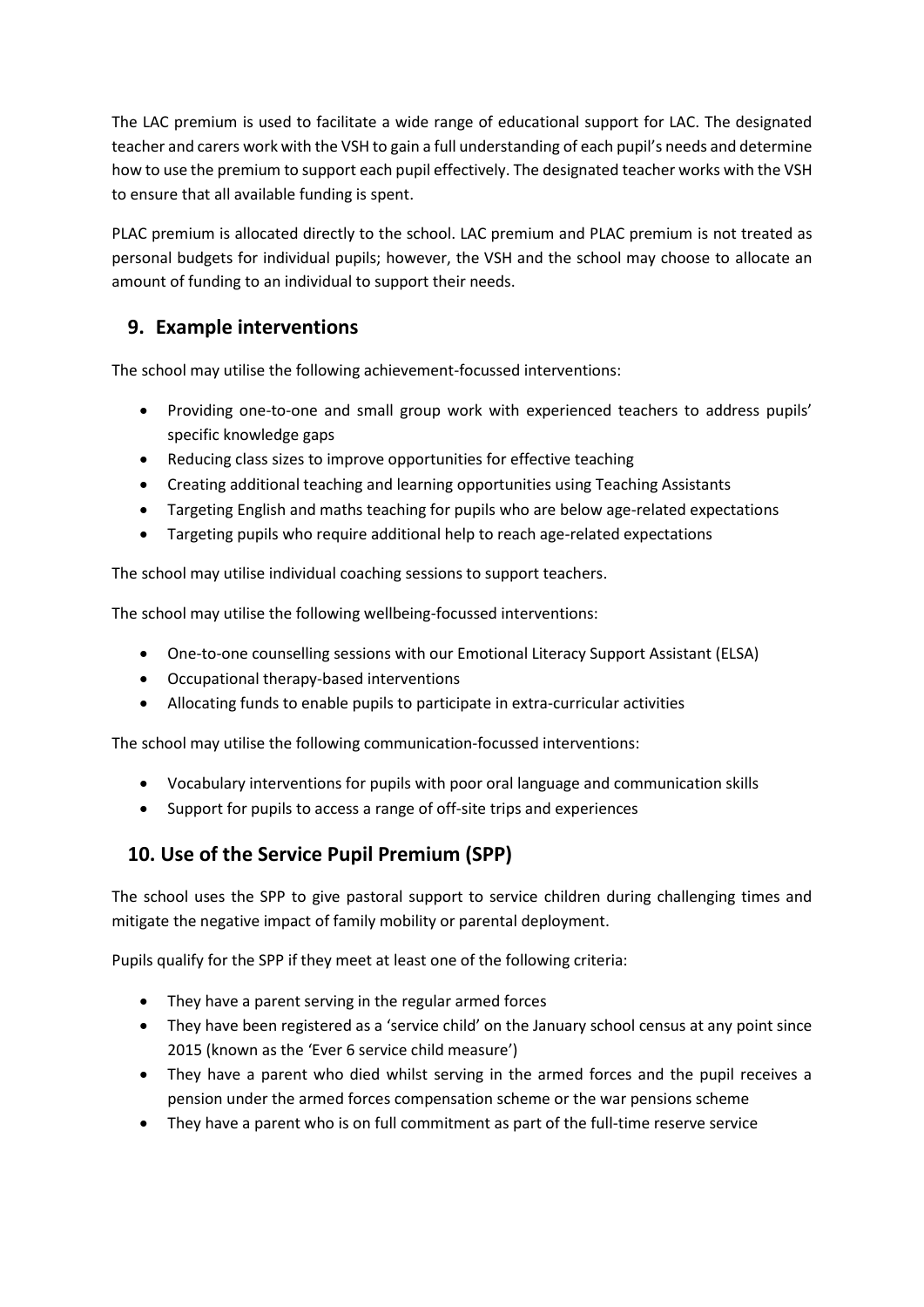The school does not combine the Service Pupil Premium (SPP) with any other form of Pupil Premium Grant. SPP spending is accounted for separately to any other form of PPG. The school may use the SPP for:

- Providing pastoral support in the form of counselling, nurture groups (Sunshine Club), clubs, etc.
- Improving the means of communication between the pupil and their deployed parent(s)
- Helping pupils to develop scrapbooks and diaries that can be shown to their parent(s) on their return.
- Funding staff hours spent assisting the pupil when they join a new school as a result of a new posting.
- School trips specifically for service children, such as military-specific trips that allow pupils to join a wider community and better understand the role their service parent plays.

The school does not use the SPP to subsidise routine school activities.

## <span id="page-7-0"></span>**11. Accountability**

Individual targets are set for each pupil in receipt of the PPG and their progress towards achieving these targets is analysed at the end of interventions. The progress of pupils in receipt of the PPG is regularly discussed with subject teachers.

Ofsted inspections will report on the attainment and progress of disadvantaged pupils in receipt of the PPG. The school is held to account for the spending of the PPG through the focus in Ofsted inspections on the progress and attainment of the wider pupil premium-eligible cohort.

The school publishes its strategy for using the PPG on the school website, using the DfE template available [here](https://www.gov.uk/guidance/pupil-premium-effective-use-and-accountability#strategy-statements)

The school publishes the schools' individual performance tables page, on the school website.

## <span id="page-7-1"></span>**12. Reporting**

The headteacher reports annually to the governing board and parents regarding how effective PPG spending has been and what impact has been made. The impact of PPG spending, in terms of improving educational outcomes and cost effectiveness, is monitored, evaluated, and reviewed by the headteacher and the governing board.

The EEF's [DIY Evaluation Guide](https://educationendowmentfoundation.org.uk/tools/diy-guide/getting-started/) is used to measure the impact of the school's spending.

Information regarding PPG spending is published on the school website. The school does not publish any personal data regarding individual pupils on the school website.

<span id="page-7-2"></span>For parents of pupils in receipt of PPG, details of the pupil's academic progress and behaviour are sent home in their reports. This information informs the development of additional or alternative strategies and interventions to further improve the attainment of these pupils.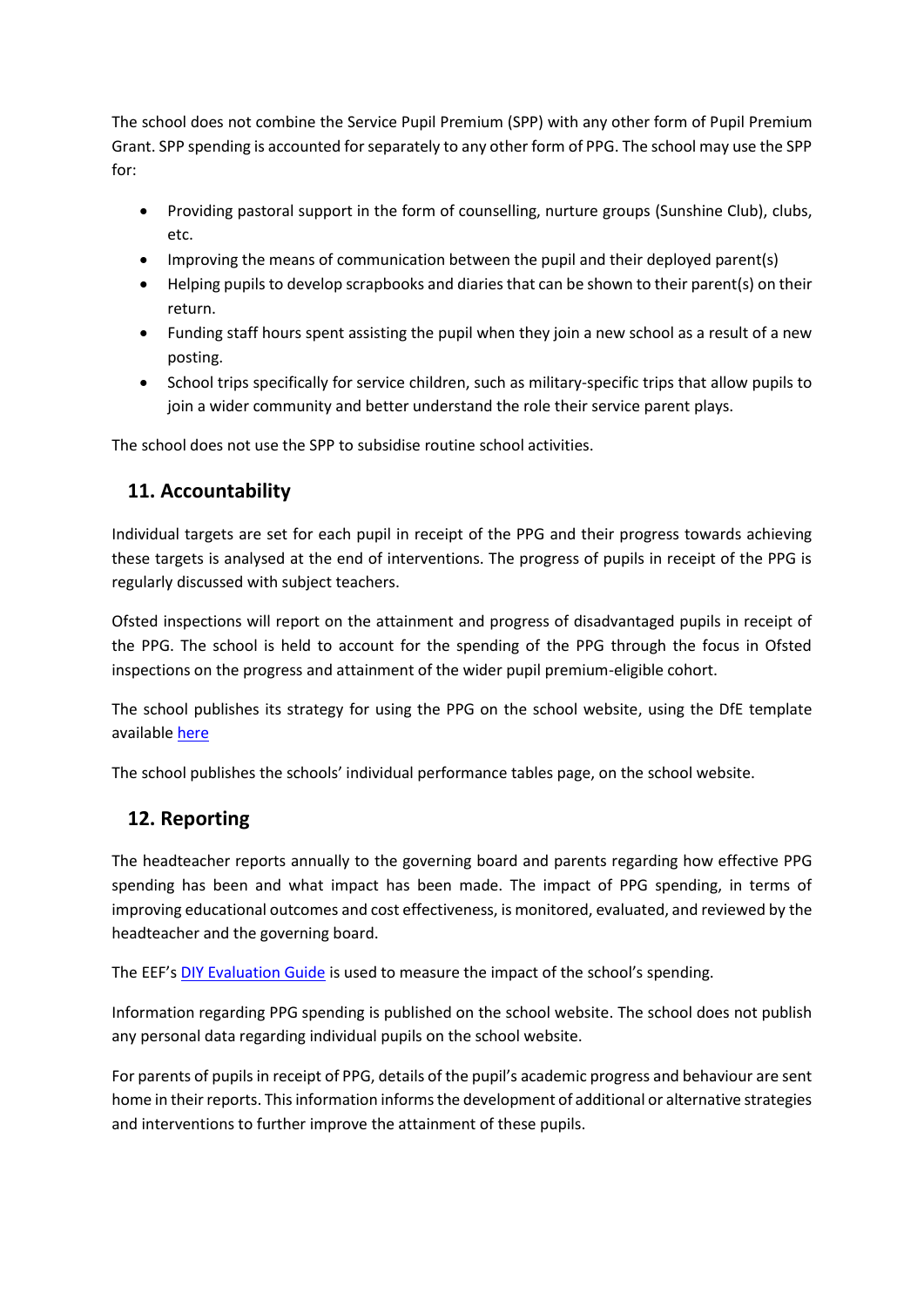#### **13. Pupil premium reviews**

If disadvantaged pupils are not meeting expected levels, or slow progress means they are failing to realise their full potential, the school will consider undertaking a pupil premium review to objectively evaluate the pupil premium strategy and identify ways to use the PPG more effectively.

If requested to do so by Ofsted, the Local Authority, or the DfE, the school will commission a pupil premium review.

The school would undertake a review in partnership with an experienced, independent system leader with a proven track record in improving outcomes for disadvantaged pupils.

The cost of the review reflects the DfE's guideline that says day rates for external reviews should reflect pay and expenses for a senior leader, including any costs incurred by their school to release them. Where costs are prohibitive, the school would consider the use of a joint review with local schools. The school may pay an additional cost for the brokerage service providing the reviewer.

In advance of the review, the school would complete sections 1-4 of the Pupil Premium Review Self-Evaluation Form available in the appendices.

At the end of the review, the school would have an improved strategy and plans to implement it. This strategy and these plans would be shared with all relevant stakeholders.

#### <span id="page-8-0"></span>**14.Overpayments**

The school repays any overpayment of the PPG.

#### <span id="page-8-1"></span>**15. Monitoring and review**

The headteacher is responsible for reviewing this policy annually.

Any changes to this policy will be communicated to all relevant stakeholders.

<span id="page-8-2"></span>The next scheduled review date is October 2022.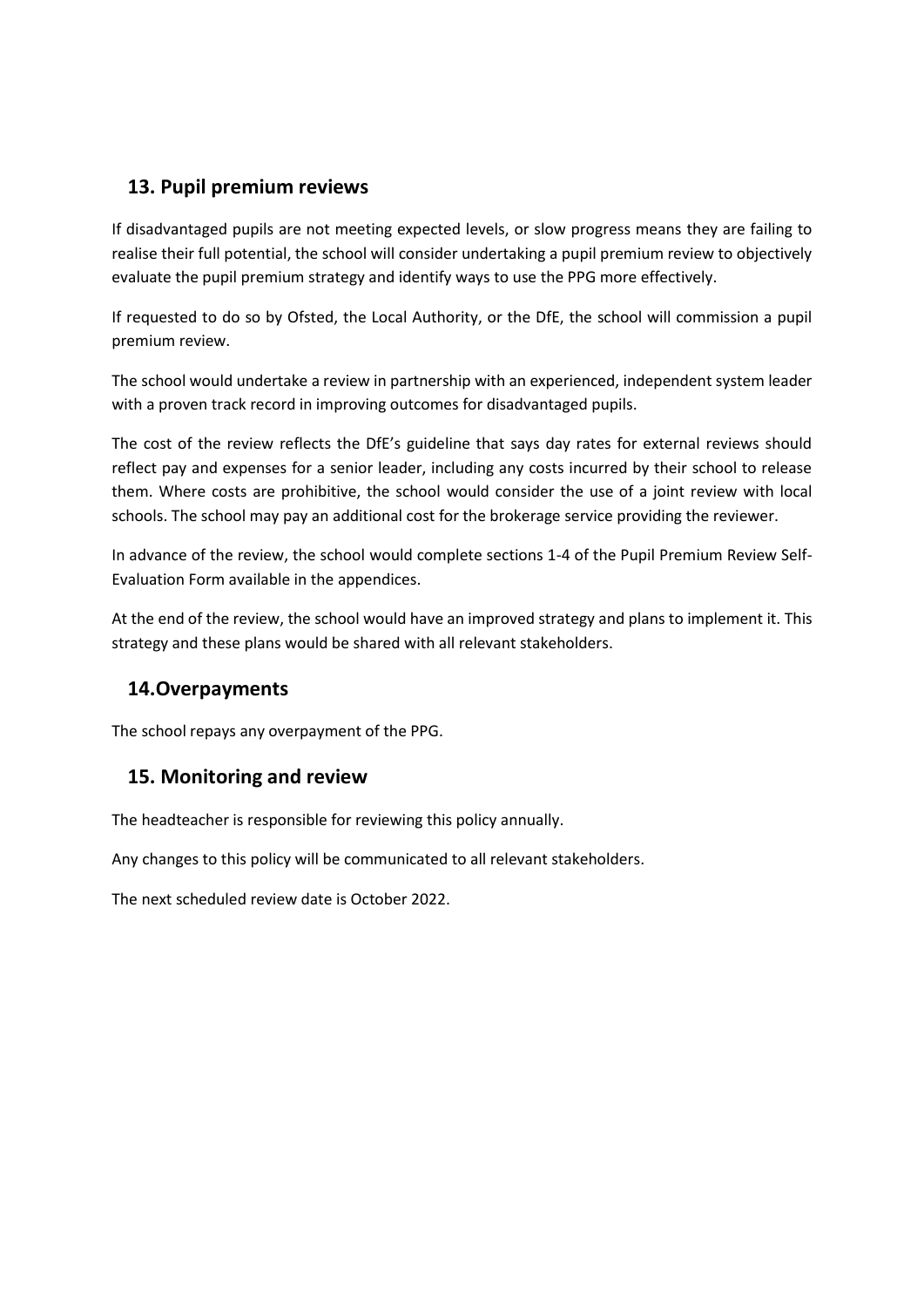## **Appendix A**

## **Coronavirus (COVID-19): Effects of the Pandemic on the PPG**

We understand that we face a time of great uncertainty and, as a school, we are doing all we can to provide clarity to the school community. This appendix includes the latest government guidance to which the school will have due regard for during the coronavirus (COVID-19) pandemic. The information in this appendix is under constant review and will be updated to reflect any changes to government and local guidance as it is released.

## **1. Accountability**

Due to the impact of the coronavirus pandemic on assessments and exams during, the school will not be held to account on the basis of any assessment data from the 2020/2021 academic year.

The school will not be required to publish any educational performance tables for the 2019/2020 or 2020/2021 academic years, at any phase, and all organisations working with the school will use data from previous years when assessing pupil performance.

#### **2. Eligibility extension**

Under the temporary coronavirus (COVID-19) extension to FSM eligibility, pupils with no resource to public funds (NRPF) are eligible for FSM, and therefore, the PPG, even if they are not recorded on the school census as eligible for FSM.

#### **3. Monitoring and review**

The headteacher will review this appendix on a termly basis, or in response to an update to current government guidance.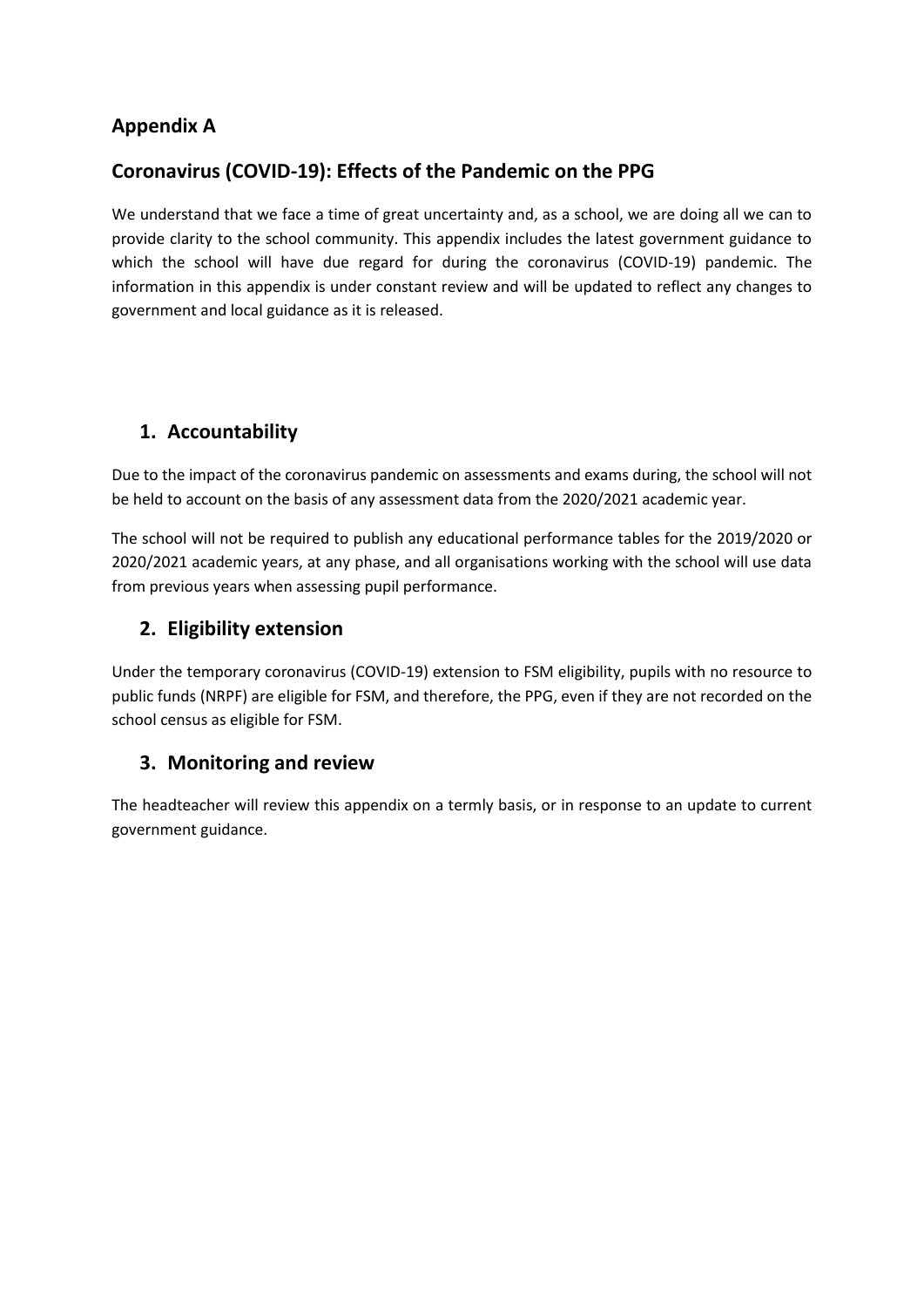# **Appendix B**

# **[Primary schools] Pupil Premium Review Self-Evaluation Form**

<span id="page-10-0"></span>

| 1. Summary information                                                                                                                                                                                                                                                                                                                                           |  |                                              |  |                         |  |       |                                            |  |
|------------------------------------------------------------------------------------------------------------------------------------------------------------------------------------------------------------------------------------------------------------------------------------------------------------------------------------------------------------------|--|----------------------------------------------|--|-------------------------|--|-------|--------------------------------------------|--|
| Staff member<br>completing this form:                                                                                                                                                                                                                                                                                                                            |  | Signature:                                   |  |                         |  | Date: |                                            |  |
| Year:                                                                                                                                                                                                                                                                                                                                                            |  | <b>Total PPG</b><br>budget:                  |  |                         |  |       | Date of most recent<br>PPG review:         |  |
| Total number of<br>pupils:                                                                                                                                                                                                                                                                                                                                       |  | Number of<br>pupils<br>eligible for<br>PPG:  |  |                         |  |       | Date for next internal<br>strategy review: |  |
| 2. Current attainment                                                                                                                                                                                                                                                                                                                                            |  |                                              |  |                         |  |       |                                            |  |
| [Use your established alternative to the levels below. As part of<br>your full strategy, you should also consider results for specific<br>groups of pupils (such as particular year groups or minority groups)<br>as well as the headline figures presented here. If you have very<br>small pupil numbers, you may wish to present three-year averages<br>here.] |  | Pupils eligible for the PPG in the<br>school |  | <b>National average</b> |  |       |                                            |  |
| % of pupils achieving expected standard or above in reading, writing,<br>and mathematics                                                                                                                                                                                                                                                                         |  |                                              |  |                         |  |       |                                            |  |
| % of pupils making expected progress in reading (as measured in the<br>school)                                                                                                                                                                                                                                                                                   |  |                                              |  |                         |  |       |                                            |  |
| % of pupils making expected progress in writing (as measured in the<br>school)                                                                                                                                                                                                                                                                                   |  |                                              |  |                         |  |       |                                            |  |
| % of pupils making expected progress in mathematics (as measured<br>in the school)                                                                                                                                                                                                                                                                               |  |                                              |  |                         |  |       |                                            |  |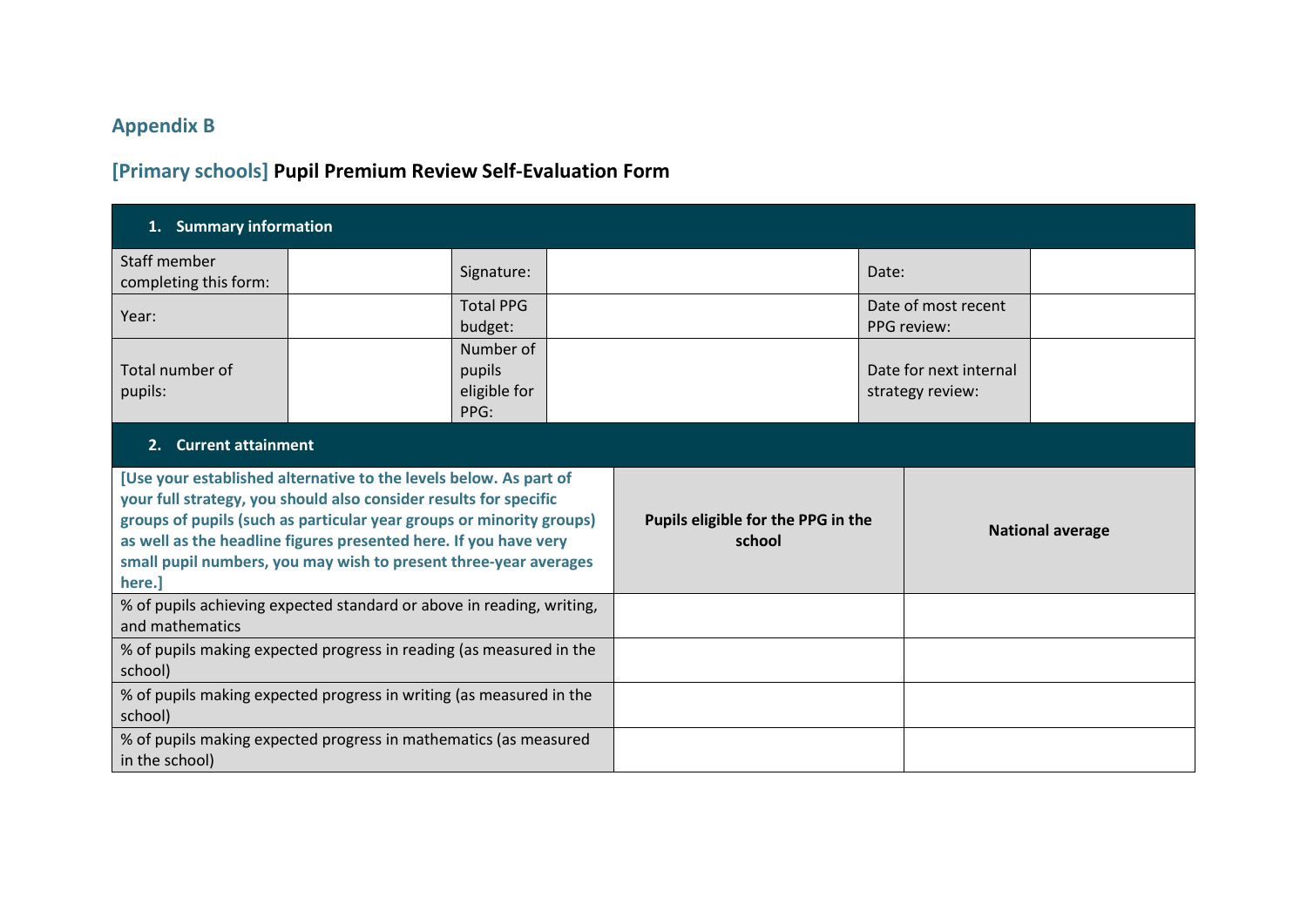#### **3. Barriers to future attainment**

**Data sources that can help you identify barriers to attainment in your school include: Get Information About Schools [\(GIAS\)](https://get-information-schools.service.gov.uk/); the Education Endowment Fund (EEF) [Families of Schools Database;](https://educationendowmentfoundation.org.uk/tools/families-of-schools-database) [FFT Aspire;](https://fft.org.uk/) staff and pupil consultation; attendance records; recent Ofsted reports and guidance.**

# **Academic barriers [Identify barriers that need to be addressed in-school, as well as external factors such as home learning environment and low attendance.] A B C Additional barriers D**

#### **4. Intended outcomes**

| Outcome | Success criteria |
|---------|------------------|
|         |                  |
|         |                  |
|         |                  |
|         |                  |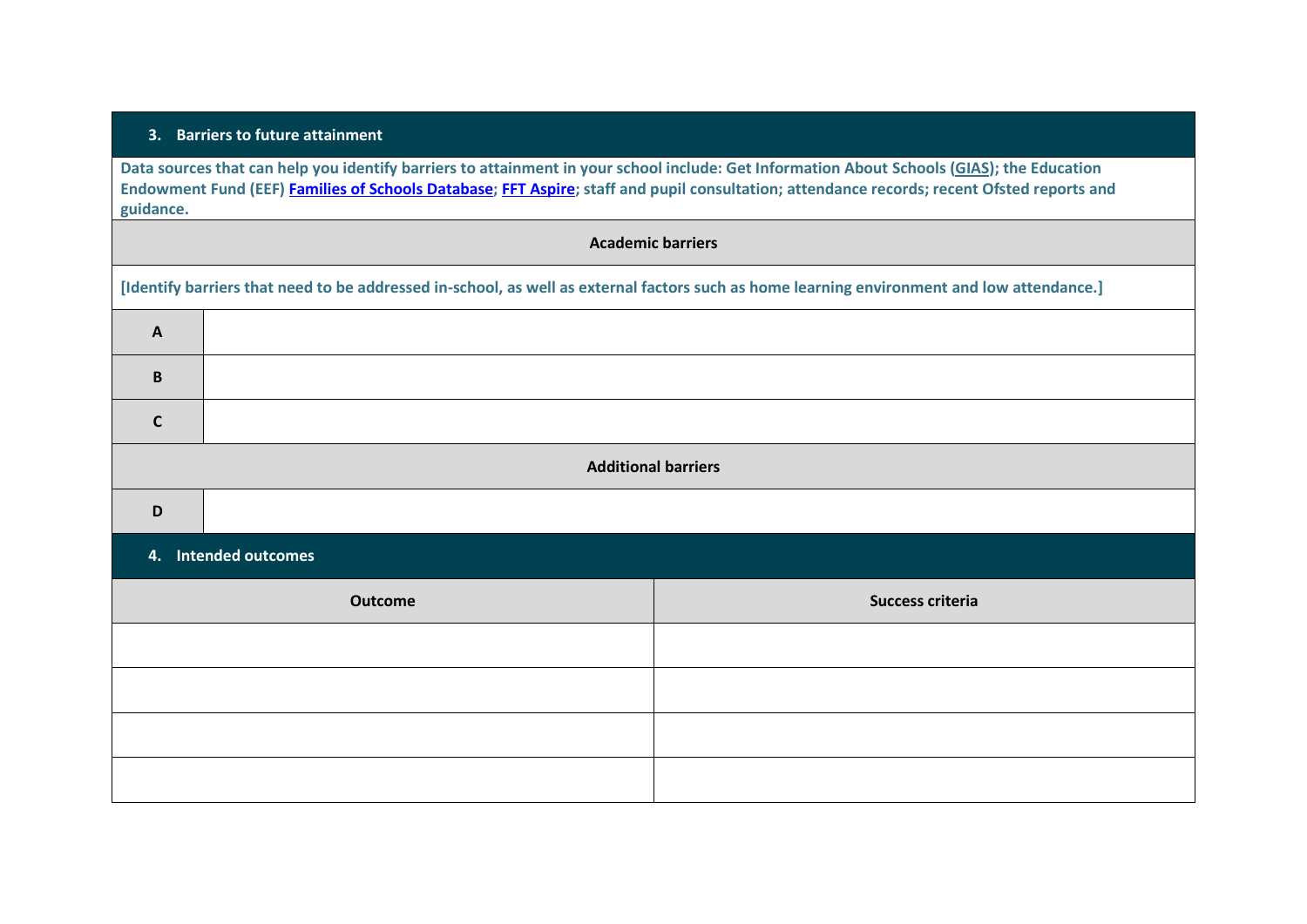| 5. Review of expenditure           |                     |                                                                                                                                      |                                                                     |         |  |  |  |
|------------------------------------|---------------------|--------------------------------------------------------------------------------------------------------------------------------------|---------------------------------------------------------------------|---------|--|--|--|
| <b>Quality of teaching for all</b> |                     |                                                                                                                                      |                                                                     |         |  |  |  |
| Action                             | Intended outcome(s) | Estimated impact: Did you<br>meet the success criteria?<br>(Include impact on pupils<br>not eligible for the PPG, if<br>appropriate) | Lessons learned (and<br>whether you will continue<br>this approach) | Cost(f) |  |  |  |
|                                    |                     |                                                                                                                                      |                                                                     |         |  |  |  |
|                                    |                     | <b>Targeted support</b>                                                                                                              |                                                                     |         |  |  |  |
| Action                             | Intended outcome(s) | Estimated impact: Did you<br>meet the success criteria?<br>(Include impact on pupils<br>not eligible for the PPG, if<br>appropriate) | Lessons learned (and<br>whether you will continue<br>this approach) | Cost(f) |  |  |  |
|                                    |                     |                                                                                                                                      |                                                                     |         |  |  |  |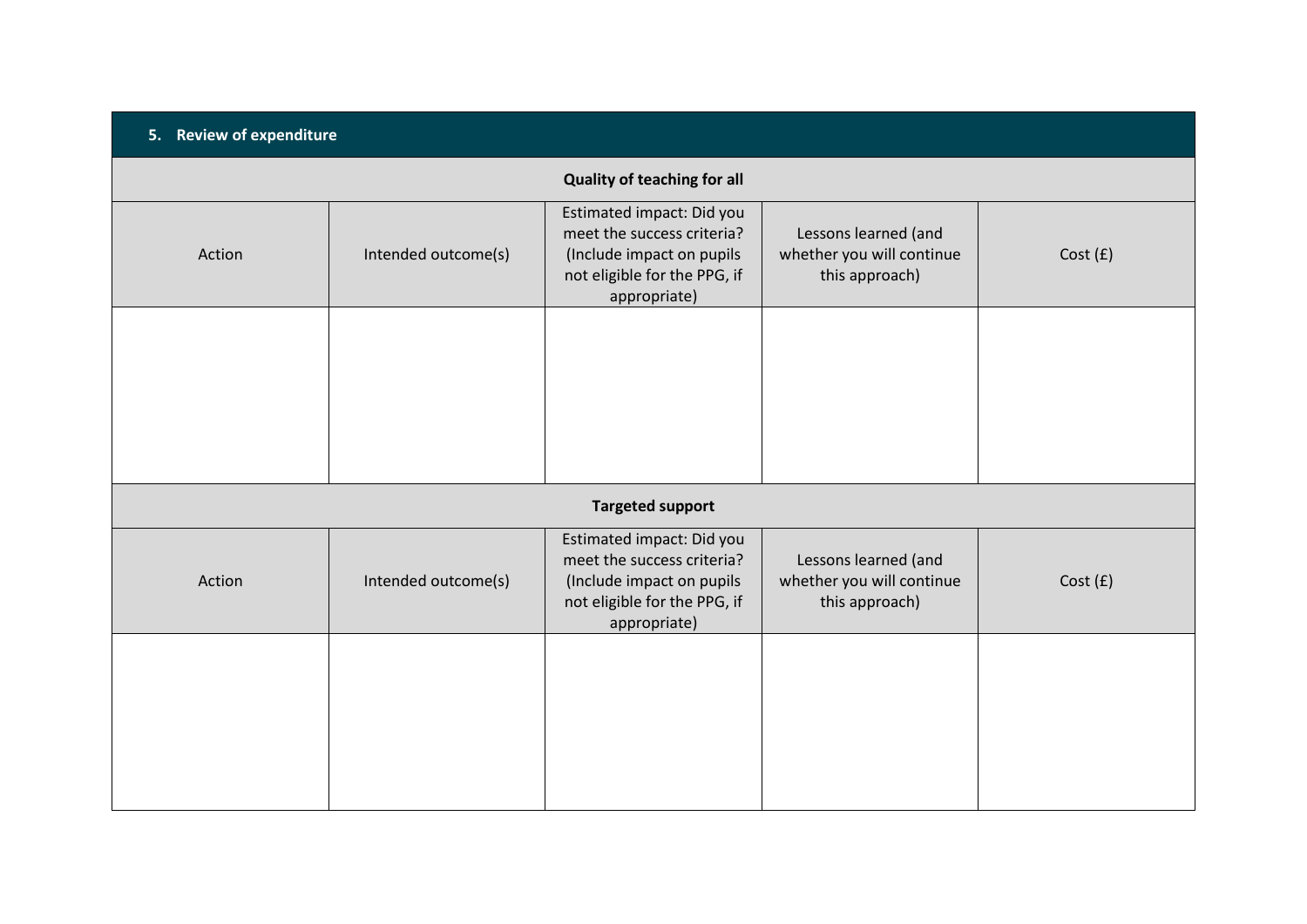| Other approaches |                        |                                                       |                                                                                                                                                                             |                                                                                                                                      |  |                                                                     |                                         |  |
|------------------|------------------------|-------------------------------------------------------|-----------------------------------------------------------------------------------------------------------------------------------------------------------------------------|--------------------------------------------------------------------------------------------------------------------------------------|--|---------------------------------------------------------------------|-----------------------------------------|--|
| Action           |                        | Intended outcome(s)                                   |                                                                                                                                                                             | Estimated impact: Did you<br>meet the success criteria?<br>(Include impact on pupils<br>not eligible for the PPG, if<br>appropriate) |  | Lessons learned (and<br>whether you will continue<br>this approach) | Cost(f)                                 |  |
|                  |                        |                                                       |                                                                                                                                                                             |                                                                                                                                      |  |                                                                     |                                         |  |
|                  | 6. Planned expenditure |                                                       |                                                                                                                                                                             |                                                                                                                                      |  |                                                                     |                                         |  |
|                  |                        |                                                       |                                                                                                                                                                             | <b>Quality of teaching for all</b>                                                                                                   |  |                                                                     |                                         |  |
| Action           | Intended outcome(s)    |                                                       | What is the evidence<br>and rationale for this<br>choice?                                                                                                                   | How will you ensure it<br>is effectively<br>implemented?                                                                             |  | <b>Staff lead</b>                                                   | When will you review<br>implementation? |  |
|                  |                        | knowledge with<br>You may wish to<br>consult external | [Effective practice is to<br>combine professional<br>robust evidence about<br>approaches that are<br>known to be effective.<br>evidence sources such<br>as the EEF Teaching |                                                                                                                                      |  |                                                                     |                                         |  |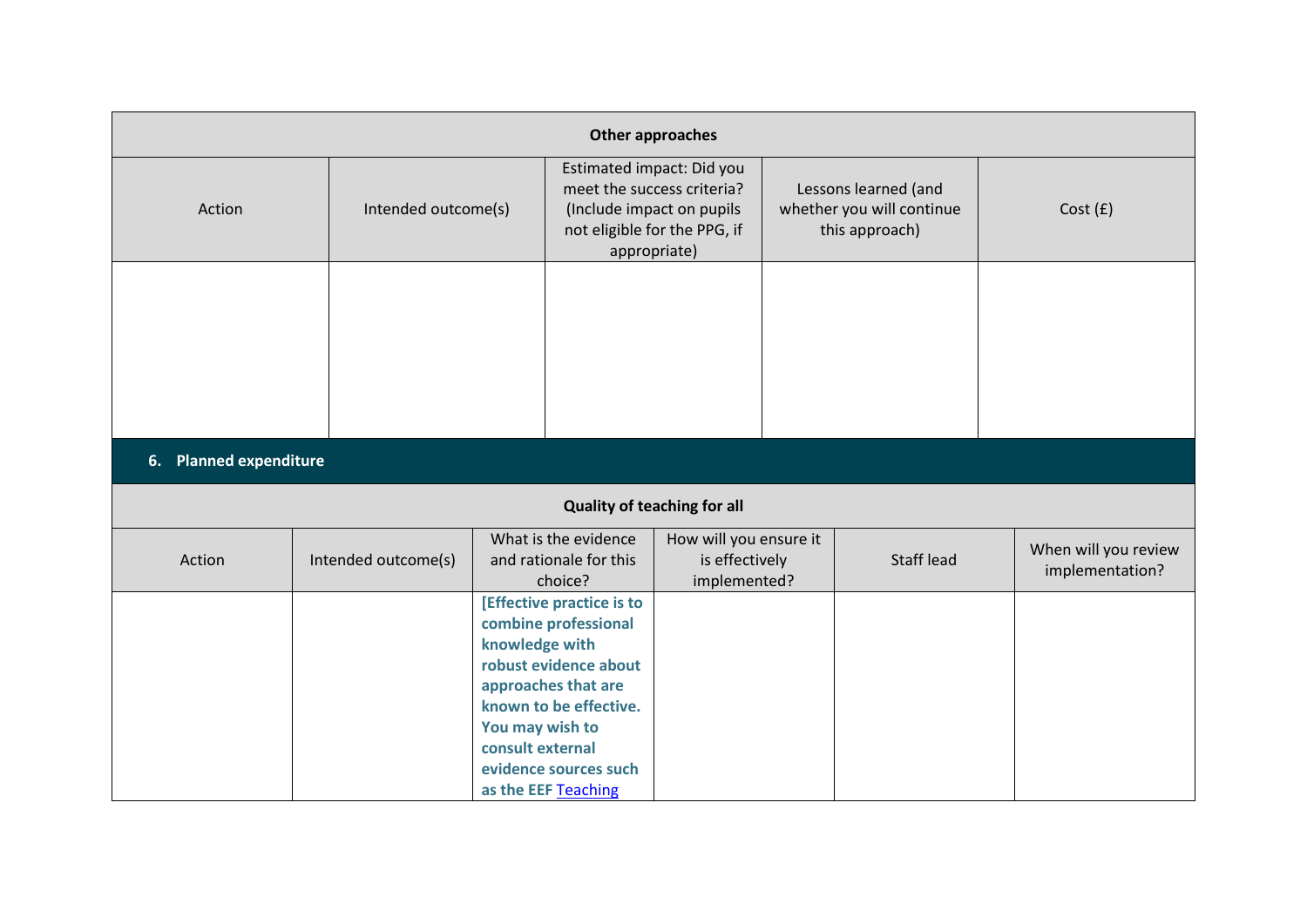|                          |                     | and Learning Toolkit,<br>the National<br><b>Foundation for</b><br><b>Educational Research</b><br>(NfER) report on<br>supporting the<br>attainment of<br>disadvantaged pupils,<br>Ofsted's 2013 report<br>on the pupil premium<br>and Ofsted's 2014<br>report on pupil<br>premium progress.] |                                                          |            |                                         |
|--------------------------|---------------------|---------------------------------------------------------------------------------------------------------------------------------------------------------------------------------------------------------------------------------------------------------------------------------------------|----------------------------------------------------------|------------|-----------------------------------------|
| Total budgeted cost (£): |                     |                                                                                                                                                                                                                                                                                             |                                                          |            |                                         |
|                          |                     | <b>Targeted support</b>                                                                                                                                                                                                                                                                     |                                                          |            |                                         |
| Action                   | Intended outcome(s) | What is the evidence<br>and rationale for this<br>choice?                                                                                                                                                                                                                                   | How will you ensure it<br>is effectively<br>implemented? | Staff lead | When will you review<br>implementation? |
|                          |                     |                                                                                                                                                                                                                                                                                             |                                                          |            |                                         |
| Total budgeted cost (£): |                     |                                                                                                                                                                                                                                                                                             |                                                          |            |                                         |
| Other approaches         |                     |                                                                                                                                                                                                                                                                                             |                                                          |            |                                         |